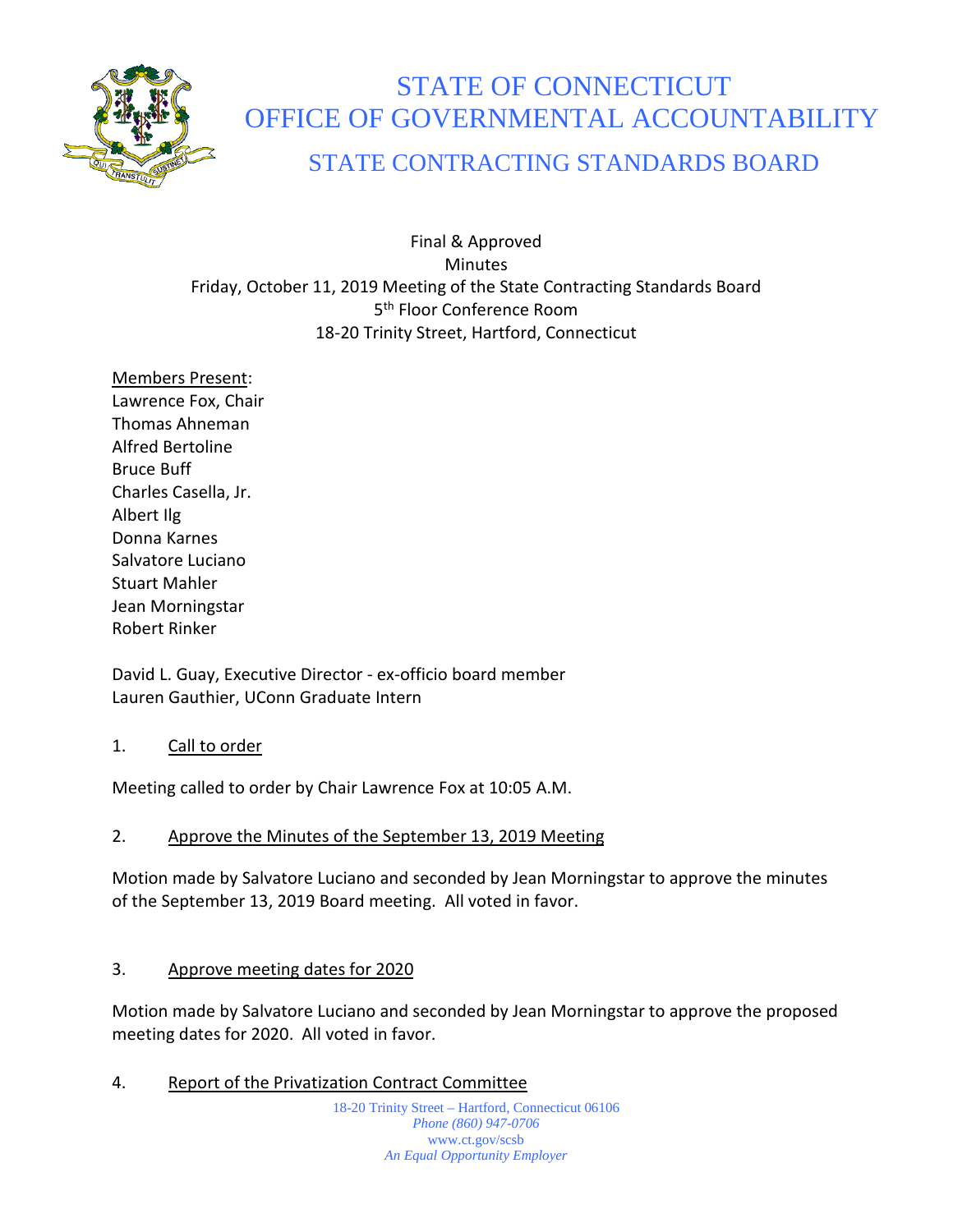Chair Fox reported that the Privatization Contract Committee held just a short meeting last month, receiving a copy of a letter from William Garrity, President University Health Professionals to the Department of Correction concerning pharmacy privatization at UConn Health.

#### 5. Report from the Sec. 4e-36 Contested Solicitations and Awards Subcommittee

Subcommittee Chair Robert Rinker reported that the Subcommittee has no pending matters.

#### 6. Work Group Reports

#### a. Report from Audit Work Group

Audit Work Group Chair Thomas Ahneman reported that the Audit Work Group met earlier this morning. The Work Group reviewed six compliance reports, with plans to provide to the Board for approval at the November meeting.

Chair Ahneman informed the Board that at the morning meeting the Work Group discussed the new three year plans agencies are now required to file with the Office of Policy and Management (OPM).

#### 7. Preliminary Report of 2019 Legislation affecting the Board

Alfred Bertoline reported that the group tasked with reviewing the 2019 Legislation affecting the Board met with representatives of the Office of Policy and Management (OPM). OPM made a power point presentation to the Board members concerning their plans for the new legislation. Mr. Bertoline provided highlights of the meeting.

Because the meeting with OPM was a meeting in which OPM shared their ideas and the work accomplished, Mr. Bertoline suggested sending the groups list of detail suggestions be sent to OPM and then schedule a meeting with OPM staff for further discussion. Chair Fox, Robert Rinker, Albert Ilg and Bruce Buff also provided comments and highlights from the meeting.

# 8. Report of the Special Committee on Dillon Stadium Contracts

Executive Director Guay reported that as authorized by the Board, Chair Fox set up a special committee to look into issues raised by the Auditors of Public Accounts. Members of the committee are Jean Morningstar, Brenda Sisco, Robert Rinker, Executive Director Guay and Chair Fox. Chair Fox further reported letters requesting information were sent to the Capital Region Development Authority (CRDA) and the Office of Policy and Management (OPM) and we have received comprehensive responses from both. The Committee is in the process of